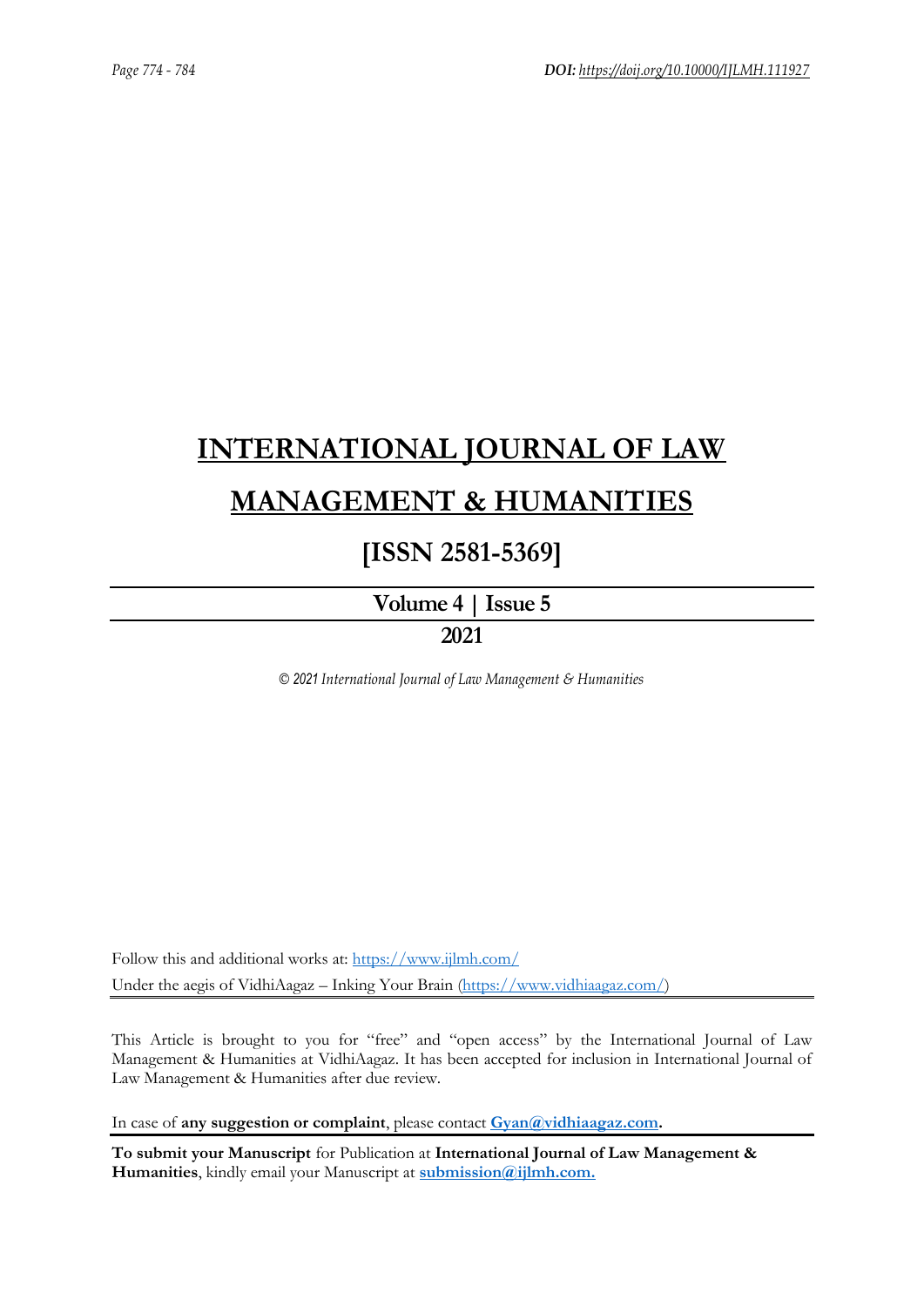## **Demolishing Democracy in Kashmir: Relating the Theory of Utility**

#### **AYUSH VERMA <sup>1</sup> AND RIYA RAI<sup>2</sup>**

#### **ABSTRACT**

*India is the largest democracy in the world where the Government is formed 'by the people, for the people and of the people'; which means the will of the people is supreme and the people of India are sovereign. This concept of democracy was founded upon the essence of Mill's Theory of Utility, as it talked about 'maximum good of maximum people' which later developed into 'establishment of will of the maximum people'. While abolishing the special status, i.e. having a strict federal sovereignty that Kashmir used to enjoy for being a part of India by the virtue of the Instrument of Accession, the will of the people was neglected and many provisions of the Constitution was misinterpreted and misused. This write up attempts to provide an evaluation of the incidents of Kashmir and how the ignorance towards utilitarianism resulted into overthrowing democracy, the Constitution of India and its moralities embedded. To do justice with the subject, literature of theories of justice will be analyzed in order to establish the illegality of it from the very foundation and its adverse effect to the democratic principles, without going into the political need of such happening. The question is not whether the provision is desirable or not, but whether the Central Government could use the temporary and indirect cover of Presidential Rule to permanently affect the federal structure of the India.*

*Keywords: Arbitrariness, Article 370, Democracy, Procedural equality, Utilitarianism, Special status of Kashmir*

#### **I. INTRODUCTION**

As per the suggestions of John H. Ely, " $\ldots$  democracy is a sort of applied utilitarianism – unfortunately possessing utilitarianism's weaknesses as well as its strengths – an institutional way of determining the happiness of the greatest number"<sup>3</sup>. A kindred proposition is also put forth by Alexis de Tocqueville:

[D]emocratic laws generally tend to promote the welfare of the greatest possible number; for

<sup>&</sup>lt;sup>1</sup> Author is a student at KIIT School of Law, KIIT University, India.

<sup>2</sup> Author is a student at KIIT School of Law, KIIT University, India.

<sup>3</sup> John Hart Ely, *Constitutional Interpretivism: Its Allure and Impossibility*, 53 IND. L. J. 399, 407 (1978).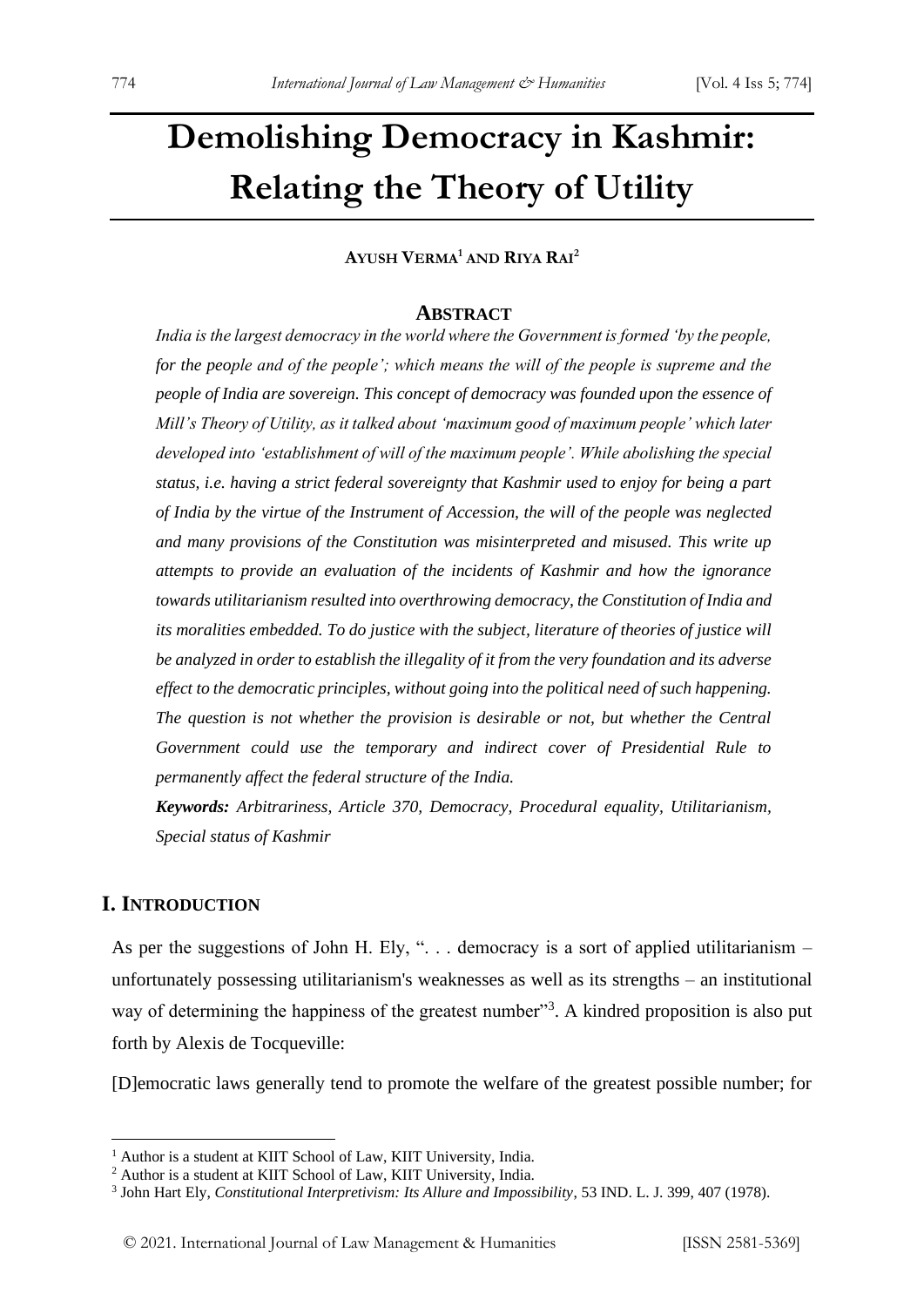they emanate from the majority of the citizens, who are subject to error, but who cannot have an interest opposed to their own advantage . . . The advantage of democracy does not consist . . . in favouring the prosperity of all, but simply in contributing to the well-being of the greatest number<sup>4</sup>.

The possible link between ethics of utility and a democratic government is sadly taken for granted even by the great British scholars of utilitarian theory, including Bentham, JamesMill and J.S. Mill.<sup>5</sup> The assertion that "... utilitarianism, whether as moral or a social doctrine, lacks a psychology and a politics"<sup>6</sup> is contestable, at least in the classical context of Bentham and the two Mills, but clarification of utilitarian psychology and politics is certainly required. Moreover, all the aforementioned writers take an example of America to epitomize their notion in thesis. Ely's remarks, on the other hand, are much more general in nature, which is:

[W]hat is important to an attempt to understand the seemingly inexorable appeal of democracy in America is that whether we admit it or not . . . we are all, at least as regards the beginnings of our analysis of proposed governmental policy, utilitarians. There may be, indeed there must be, further steps, but the formation of public policy, at least in this country, begins with the questions how many are helped, how many hurt, and by how much.<sup>7</sup>

I am not insisting that utilitarianism is the only conceivable ethical foundation for democracy. Democrats need not be utilitarians. But utilitarian ethics are sufficient for democratic government if inter personal utility comparisons are ruled out.

Utilitarians are inevitably democrats if the conditions of interpersonal comparability are checked and are, therefore, absent. There is no contingency on any cost-benefit calculation for comparison between democracy and other forms of Government like that of monarchy, anarchy or a dictatorship. If the inefficiency of utility information is such that interpersonal comparisons cannot be made, then superfluous it is to do any further calculation. The notion in hand is that a utilitarian calculus in addition with aforementioned deprived utility information is a conspicuous implication that the consequences of the optimism of democratic Government. Democracy is necessary to utilitarianism under those circumstances.

<sup>4</sup> ALEXIS DE TOCQUEVILLE, DEMOCRACY IN AMERICA 247-249 (P. Bradley ed. 1945)

<sup>5</sup> *See generally*, JEREMY BENTHAM, FRAGMENT ON GOVERNMENT (1776); *see also, Constitutional Code*, *in* 9 WORKS OF JEREMY BENTHAM (J. Bowring ed. 1843); James Mill, *Essay on Government*, *in*  UTILITARIAN LOGIC AND POLITICS (J. Lively and J. Rees eds., 1978); John Stuart Mill, "De Tocqueville on Democracy in America" (1835-40) and "Considerations on Representative Government" (1861), in Collected Works of J. S. Mill, ed. J. Robson (Toronto and London: University of Toronto Press and Routledge & Kegan Paul, 1977), vols. 18 and 19

<sup>6</sup> AMARTYA K SEN AND BERNARD WILLIAMS, UTILITARIANISM AND BEYOND21 (1982).

<sup>7</sup> JOHN HART ELY, *supra* note 1, at 407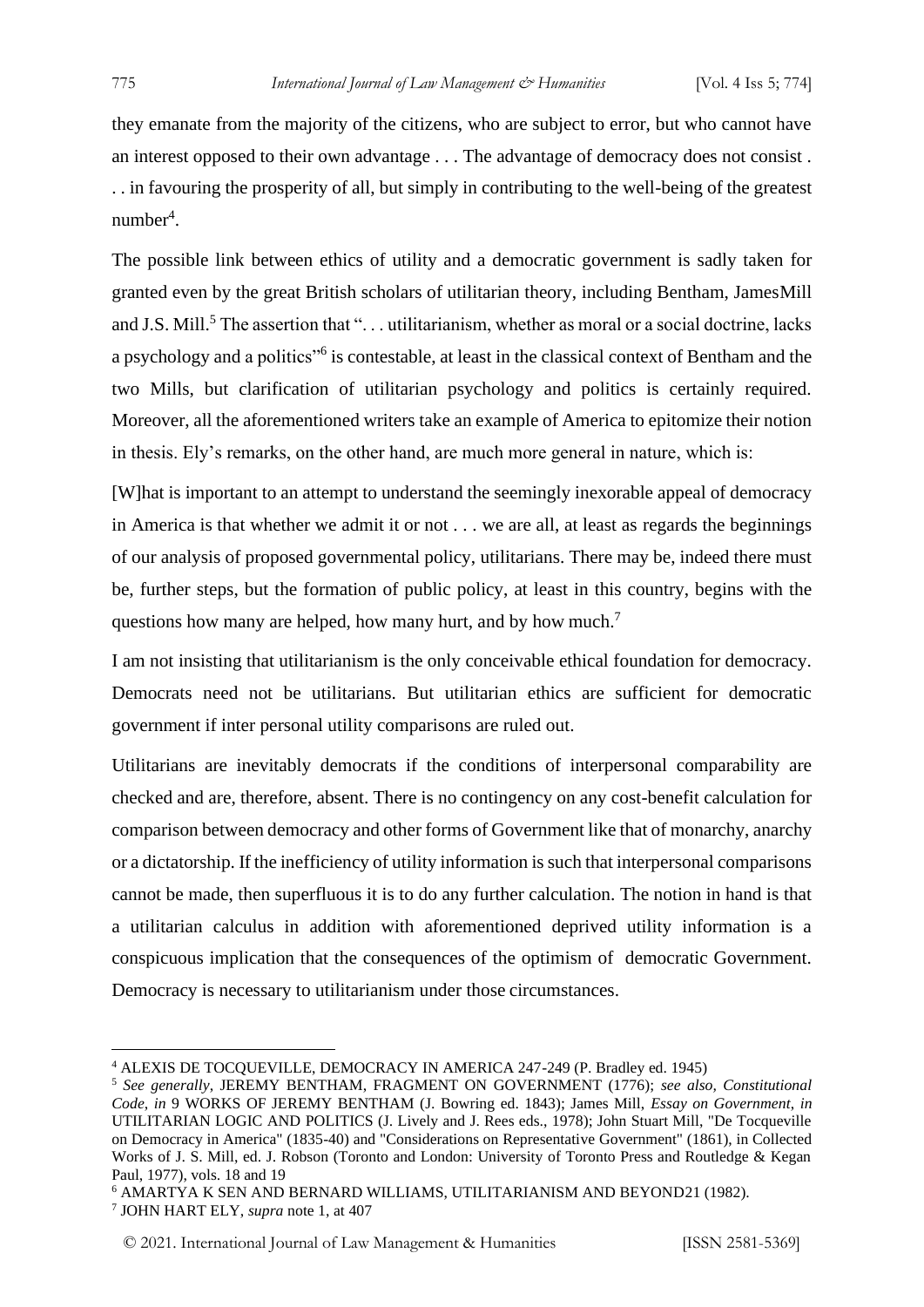#### **II. UTILITARIANISM AND PROCEDURAL EQUALITY**

If every person's function of utility is defined over a set of alternative feasible policy, the classical utilitarian philosophy suggests that society is supposed to chose alternative x over alternative y, when the sum of personal utilities at x are same, if not greater, than the corresponding sum at y. The alteration of the definition of personal utility does not changed the procedural mechanics of that calculus, unlike the normative appeal of the notion and the Procedural equality is defined as the combination of these four conditions: "[F]orany givendomain of admissible set of personal utility functions, procedural equality is equivalent to the combination of strong anonymity, strong neutrality, strong Pareto principle, and strong monotonicity"<sup>8</sup>

#### **III. PROCEDURAL EQUALITY AND DEMOCRACY**

When the notion of procedural equality is given a utilitarian interpretation, it provides an equal opportunity to each citizen to effect the societal outcome in such a restricted sense so that happiness of each person will be given same value as any other person's happiness on a per unit or marginal basis. In a perception of democratic values, the elucidation of the procedural equality is disputable as the citizens are not treated equally, provided they deem to share an identical cardinal comparable personal utility functions.

Although, it seems that utilitarian ethics is unable to apprehend the general democratic notion of procedural equality, it is to be argued that utilitarian philosophy is that foundation of essence of democracy and, obviously poverty in utility information causes reduction in democratic conception.<sup>9</sup> It would be fallacious to conclude that, apart from the exactitude of utility information, there is any normative discrepancy between utilitarianism anddemocracy over equality. A complete utilitarian calculus implies rich cardinal comparable utility information but democratic voting rules efficaciously negate the empirical significance of cardinal comparability and estimate the utilitarian calculus on the grounds of absolutely ordinal utility information.<sup>10</sup> The democratic inception of procedural equality can also be termed, by

```
<sup>10</sup> JONATHAN RILEY, THE ROUTLEDGE GUIDEBOOK TO MILL'S ON LIBERTY 239 (2<sup>nd</sup> ed. 2015).
```
<sup>8</sup> Strong monotonicity need not be independently specified since it is implied by the combination of strong neutrality and strong Pareto in the context of utilitarianism. But in contexts where personal utility information is too poor to support the generation of true utilitarian socialjudgments, strong monotonicity is no longer implied by strong neutrality together with strong Pareto, and so must be specified independently. It should be noted that the combination of strong monotonicity and strong neutrality implies strong Pareto.

<sup>&</sup>lt;sup>9</sup> Criticism of procedural egalitarianism under the light of democratic jurisprudence in discusses in many places. *See generally,*Robert A. Dahl, *On Removing Certain Impediments to Democracy in the United States*, 45 POL. SCI. Q. 1-23 (1982); *see* also, JOHN H. ELY, DEMOCRACY AND DISTRUST (1980).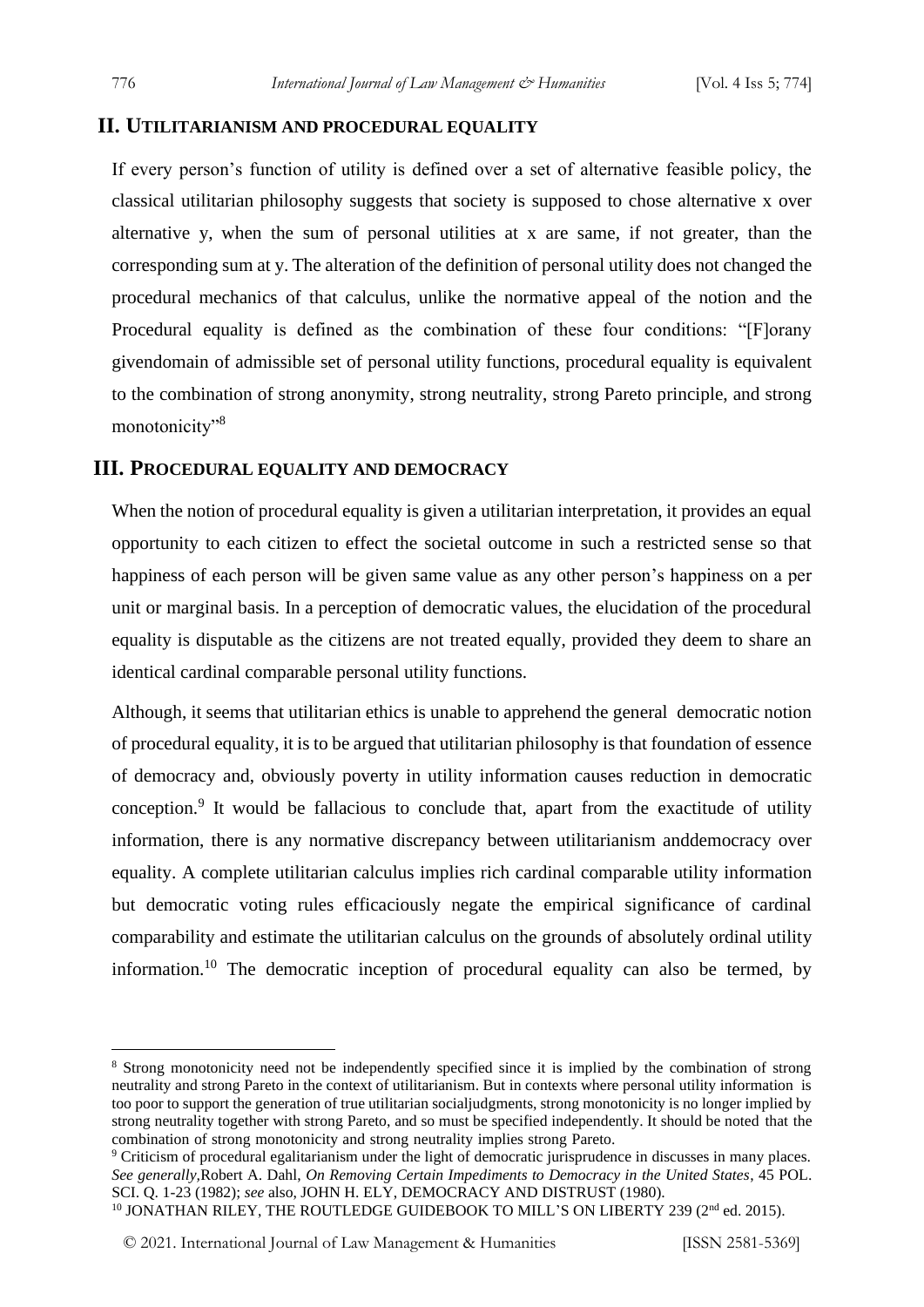reasonable rationale, as what might be termed a purely ordinalist-utilitarian genesis.<sup>11</sup>

The rich cardinal comparable personal utility information, which is a proper foundation of utilitarianism, have more of a factual suppositions than ethical ones. The other utilitarian axioms have a chance a carrying prescriptive appeal to scholars who negate the rich informational condition.

Exclusively, ordinalist procedural equality is more inclined towards capturing the general interpretation of procedural equality of democratic philosophy. The impossibility of recovering any particulars about an individual's happiness afar his ordering of predilection, every individual's contentment experiences the same importance in the societal decision- making processes. Under such situation, utilitarians suggests 'equal treatment and respect' for every individual preferences because of utility information being too less for comparing marginal units of utility. This, though arguably, corresponds to democratic interpretation of procedural equality.

#### **IV. TRANSITION OF THE ETHICS OF UTILITARIANISM TO POLITICS OF DEMOCRACY**

Even if the relation between ordinalist-utilitarian values and democratic values is accepted, the question as to the version that allows desertion utilitarian calculus encouraging of democratic procedures still sustains. It appears to be requirement of an 'indirect' version of utilitarianism which uses the institutions of democracy to measure the general welfare but the question that pinches is regarding the acceptance of such indirect procedure, discarding familiar utilitarian calculus. The economic burden that will be on the Government to institute such utilitarian calculus and keeping it operational seems to be a likely hypothesis.

If such complication is affirmed by the broad scholars, the will also upheld the thought that the egalitarian social judgments, in terms of practical procedure, must be vested in social institutions.<sup>12</sup> In this regard, if the accession and utilization of any utility information more affluent than purely ordinal utility information involves a more cost-benefit ratio in at least some circumstances, then utilitarianism itself adequately commends dependence upon purely ordinalist decision-making procedures. The principal conjecture is that these purely ordinalist utilitarian institutions can be deemed as democratic institutions. When the acquisition of complete utilitarian calculus is too costly then the democratic government is works as a set of

<sup>&</sup>lt;sup>11</sup> See, KENNETH J. ARROW, SOCIAL CHOICE AND INDIVIDUAL VALUES  $21-22$  ( $2^{ND}$  ED. 1963); Kenneth J. Arrow,

*Some Ordinalist-Utilitarian Notes on Rawls's Theory of Justice*, 70 j, PHILOS. 245-67(1973); *see also*, Kenneth J. *Arrow, Extended Sympathy and the Possibility of* Social Choice, 67 Am. Econ. REV. 219-25(1977). <sup>12</sup> KENNETH J. ARROW, *supra* note 14, at 106-7.

<sup>© 2021.</sup> International Journal of [Law Management & Humanities](https://www.ijlmh.com/) [ISSN 2581-5369]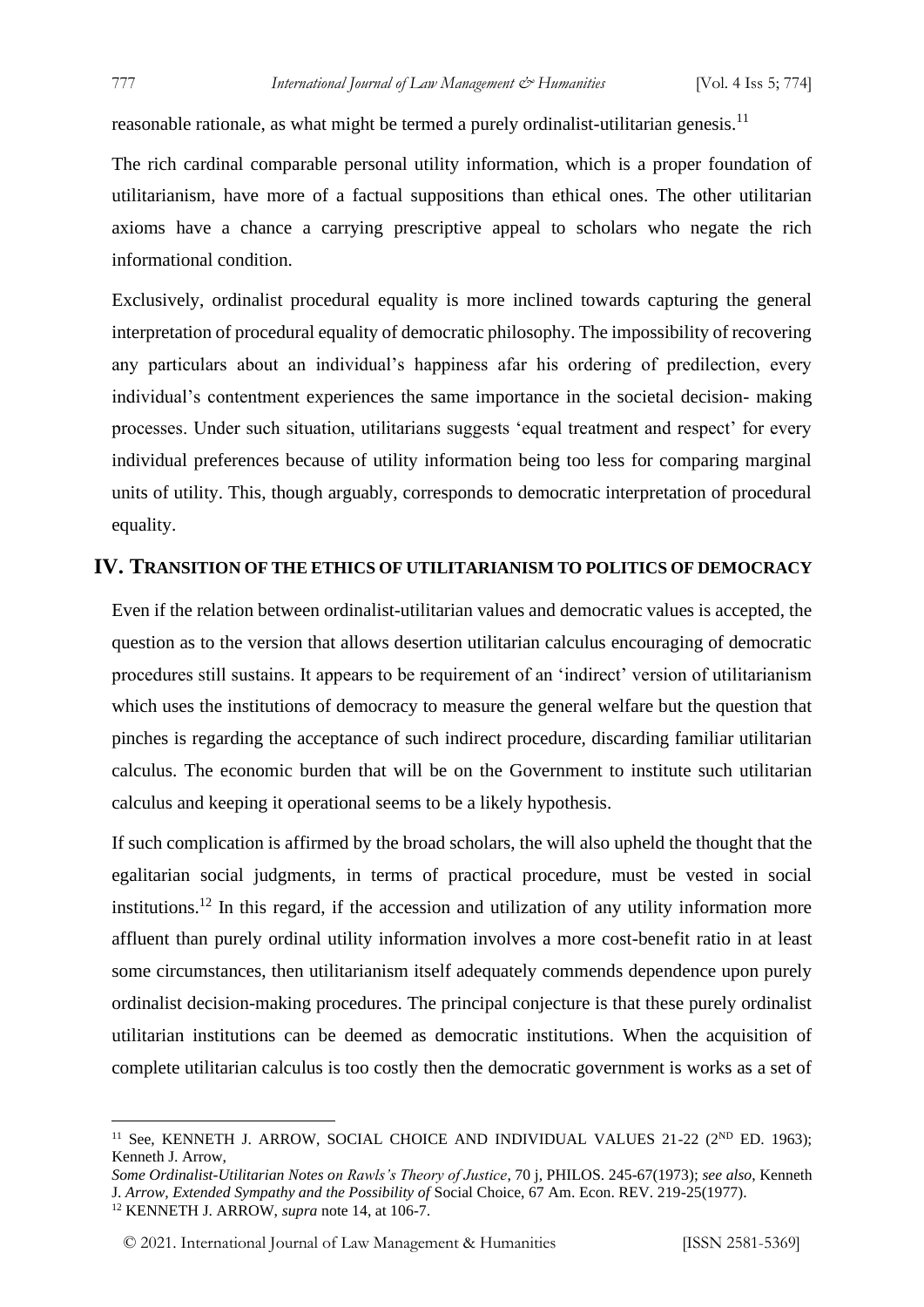procedure to calculate the general welfare.

On the condition of uselessness of interpersonal utility comparisons, any utilitarian society, for all empirical impetus, is limited to the exclusive ordinal utility information. Such informational constraints cause transition of utilitarians into democrats. Even if the constrains are removed, utilitarians will become democrats by choice to meet the proper ratio of cost- benefit of the procedure. This can reasonably be the cause in certain conditions like that of large scale elections where the issues are concerning about general expedience. If acceptance is given to the particular scenarios where clustered welfare can be expanded by restoring a full-blown utilitarian calculus with purely ordinalist utilitarian procedures, then utilitarians will correctly become democrats in those conditions.

If in case of determining public issues, efficiency of democratic policies is held to be more than a utilitarian calculus, and then a more complex version of utilitarianism emerges. This more composite version of the theorem relents societal judgments as if every individual of society has a sub-ranking system that ranks his ordinal predilection ranking above his cardinal comparable utility ranking in certain circumstances.<sup>13</sup> Utilitarians capability to do a reasoned contemplation makes them democrats, as such deliberation convinces them of the general convenience of democratic procedure for the at determinations hand.

#### **V. KASHMIR PROPAGANDA: VIEWING THE SPECIAL STATUS**

During 1947, the State of jammu and Kashmir was the largest of all the 562 princely states in the Indian subcontinent.<sup>14</sup> The rulers of Jammu and Kashmir belonged to upper-caste Hindus from the Jammu region, namely Dogras, founded by one one of many local princes in the court of Ranjit Singh – Gulab Singh. When ranjit Singh died, he began to intrigue with British stratagem to erode and consequentially abolish Sikh power.<sup>15</sup> In the late 19<sup>th</sup> and early 20<sup>th</sup> century, in all literatures J&K painted a ghastly picture of a selfish, inept realm and Muslim subject population living in inhumane and medieval conditions of penury and maltreatment.<sup>16</sup> After that the situation till time of independence was a bloody and shady story of protest,

<sup>&</sup>lt;sup>13</sup> AMARTYA K. SEN, ON ETHICS AND ECONOMICS 80-88 (1987).

<sup>14</sup> Carolyn C. James and Özgür Özmadar, *Religion as a Factor in Ethnic Conflict: Kashmir and Indian Foreign Policy*, *in* RELIGION IN WORLD CONFLICT 156 (Jonathan Fox and Shmuel Sandler eds., 2006).

<sup>&</sup>lt;sup>15</sup> SUMANTRA BOSE, KASHMIR: ROOTS OF CONFLICT, PATHS TO PEACE 15 (2003),

<sup>16</sup> PREM NATH BAZAZ, INSIDE KASHMIR 252-253 (1987); *see also*, C.E. TYNDALE BISCOE, KASHMIR INN

SUNLIGHT AND SHADE 79-80 (1922); For further references, *see generally*, MOHAMMAD ISHAQ KHAN, KASHMIR'S TRANSITION TO ISLAM: THE ROLE OF MUSLIM RISHIS (1994).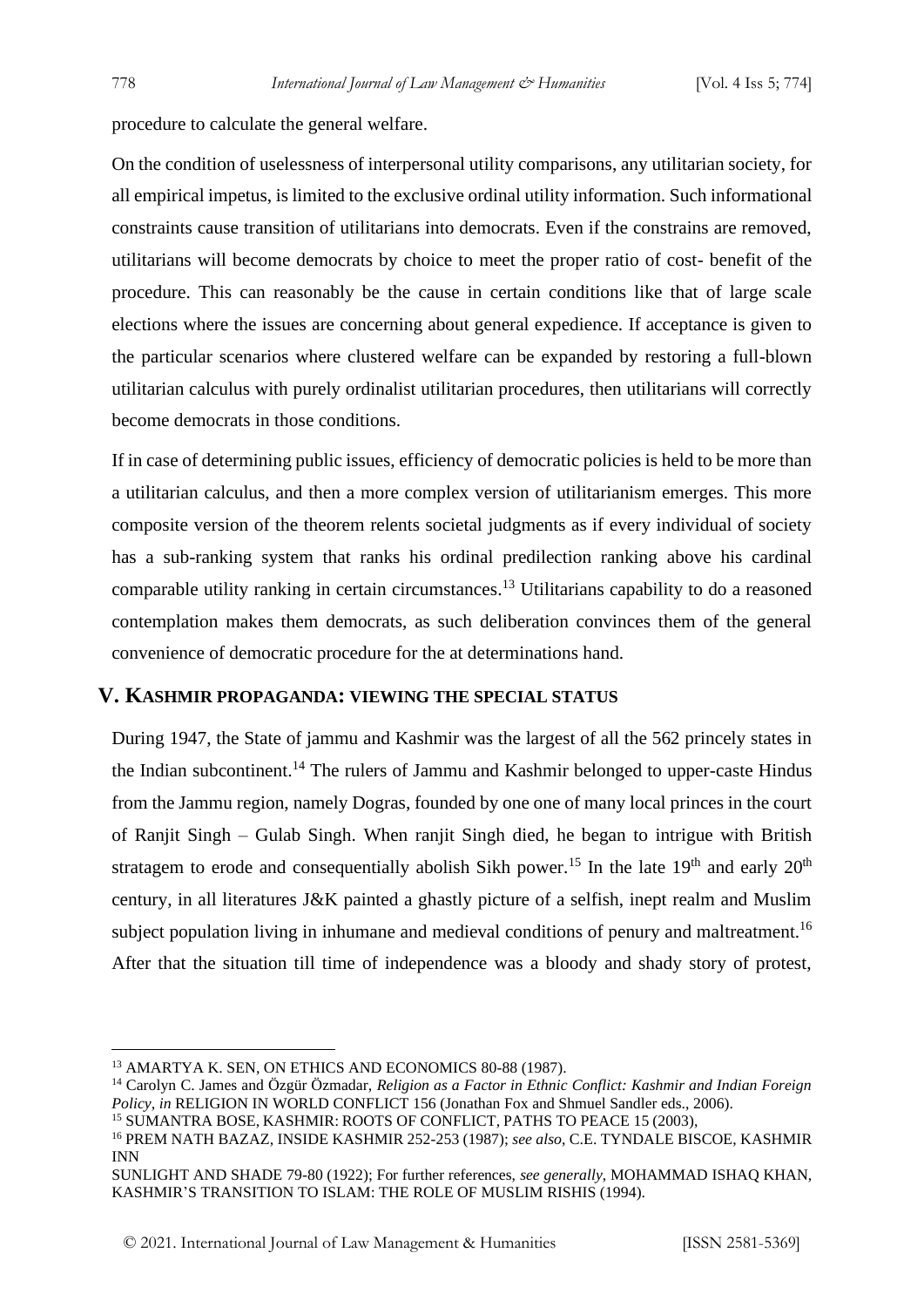politics and oppression.<sup>17</sup>

At the time of independence, the number of existing princely states existing in India was about 565. Being tied with a system of subsidiary alliance, they were not under direct rule but being of indirect possession.<sup>18</sup>

The instrument of accession was a kind of legal document, introduced by the Government of India Act, 1935<sup>19</sup> drafted to beget accession between the princely states and either of the newly formed nations that is India or Pakistan.<sup>20</sup> By this the British brought uncertainty in the future of such princely states. $2<sup>1</sup>$ 

#### *History of the Special Status*

After the immediate turmoil during independence three kings, that were the Nawab of Junagadh, Kashmir's Maharaja Hari Singh and Nizam of Hyderabad delayed their process of merging with India. Hari Singh was the great-grandson of Gulab Singh. Mohammad Ali Jinnah, had perhaps suppose that Kashmir, by the reason of its majority Muslim population, would naturally become a part of his country Pakistan. The experience of the developments in Junagadh strengthened his stance that Jammu and Kashmir is supposed to become a part of Pakistan.<sup>22</sup> Such notion came to halt, when even after weeks of independence, Maharaja Hari Sinngh did not initiated the process of merging with Pakistan – causing a forced invasion by tribal Pathans at early hours of  $24<sup>th</sup>$  October, 1947.<sup>23</sup> Under such circumstances, help of Indian army was sought for with the consideration for Kashmir's accession to India.<sup>24</sup>

In 1947, when Kashmir gave assent to be acceded to India, the Indian Government gave commitment to holding a referendum to take account of the will of people of Kashmir. The then Prime Minister Pandit Nehru himself termed the great commitment as the proviso to "proviso to the Instrument of Accession of Kashmir".<sup>25</sup> The same was reiterated by many spokesperson of the Union in particular terms. In the Security Council meeting, Mr. G. Ayyangar declared in clear cut terms:

<sup>17</sup> *See,* SUMANTRA BOSE, *supra* note 18, at 18-30.

<sup>18</sup> RAMACHANDRA GUHA, INDIA AFTER GANDHI 44 (2007).

<sup>&</sup>lt;sup>19</sup> Previously, to accede the princely kingdoms into 'Federation of India' as laid down in the Government of India Act, 1935

<sup>20</sup> JUDITH M. BROWN. MODERN INDIA: THE ORIGINS OF AN ASIAN DEMOCRACY 334 (1984); *also see,* EDWARD LUCE, IN SPITE OF GODS: THE STRANGE RISE OF MODERN INDIA 231 (2006).

<sup>&</sup>lt;sup>21</sup> B. L. GROVER AND ALKA MEHTA, A NEW LOOK AT MODERN INDIAN HISTORY 470 (2015).

<sup>22</sup> MAJOR K.C. PRAVAL, INDIAN ARMY AFTER INDEPENDENCE 24-25 (1993).

<sup>23</sup> MARIA MISHRA, VISHNU'S CROWDED TEMPLE: INDIA SINCE THE GREAT REBELLION 244-5 (2008).

<sup>24</sup> RAMACHANDRA GUHA, *supra* note 21, at 68; *also see,* DOMINIQUE LAPPIERRE AND LARRY COLLINS, FREEDOM AT MIDNIGHT 448-9 (4<sup>th</sup> rep. 2000).

<sup>&</sup>lt;sup>25</sup> K SARWAR HASAN AND ZUBEDIA HASAN, THE KASHMIR QUESTION74(1966).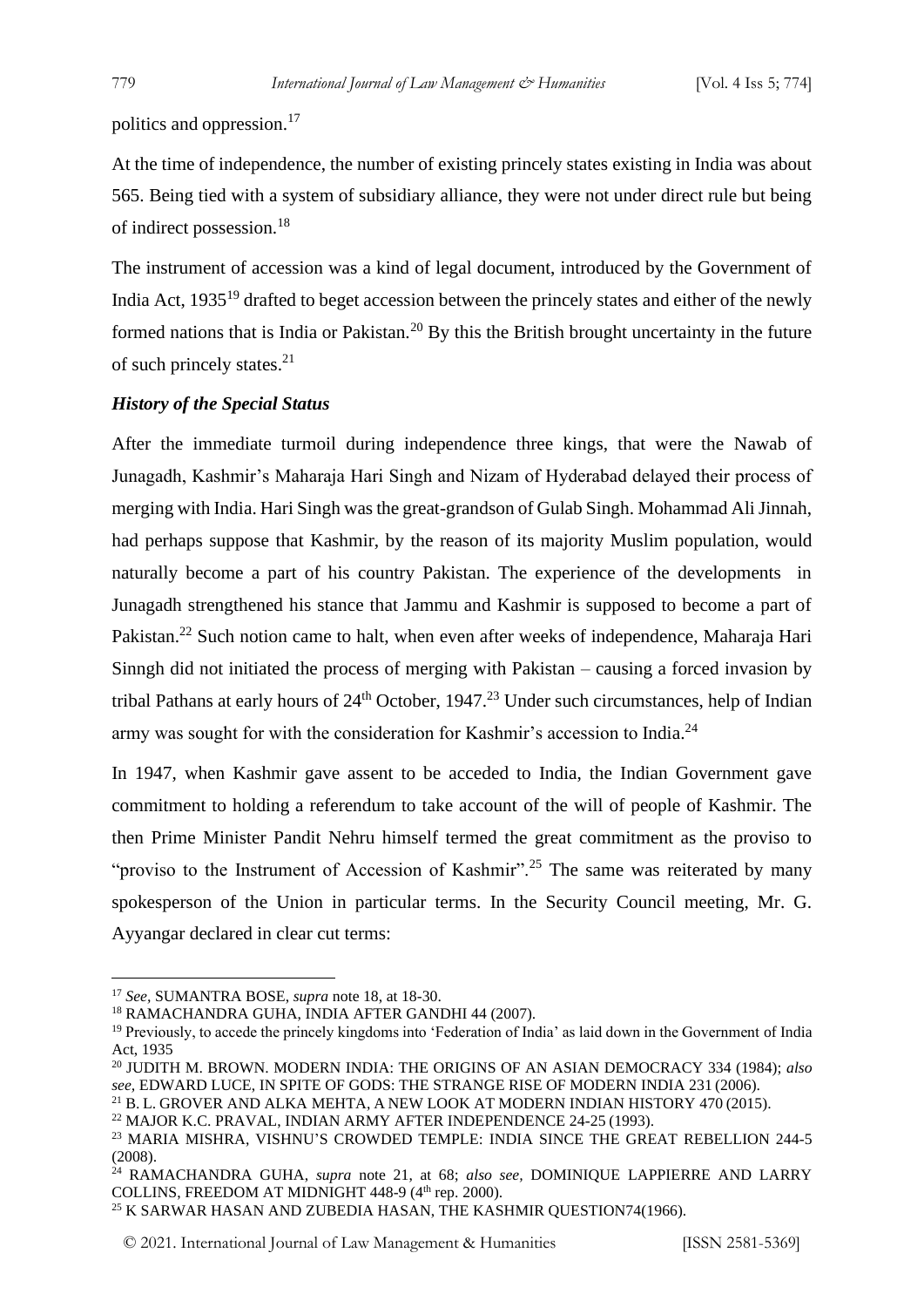[T]he question of the future status of Kashmir vis-a-vis her neighbours and the world at large, and a further question, namely, whether she should withdraw from her accession to India, and either accede to Pakistan or remain independent, with a right to claim admission as a member of the United Nations - all this we have recognized to be a matter for unfettered decision by the people of Kashmir, after normal life is restored to them.<sup>26</sup>

This stance of India also caused acceptance of the Security Council Resolution<sup>27</sup> and the UNCIP Resolutions<sup>28</sup> which provided for a polling to be held under the auspices of a UN appointed administrator in Kashmir. Though in early years, India fulfilled, or atleast pretended to fulfil, but as the passing of time, the Governement differed from its position and negated the possibility of such plebiscite.<sup>29</sup> Though untenable in nature, Mr. Krishna Menon took defence of *rebus sic standibus* and the change in the situation by the cause of "seizure of Gilgit and other Northern Areas, the formation of the Azad Kashmir Government, Pakistan's membership of the military pacts and its parleying with China on the of a section of Kashmir's border with Sinkiang.

#### *Creation of Pseudo Autonomy*

By the virtue of the Instrument of Accession, the Constituent Assembly enumerated Article 370 in the Constitution, as a temporary provision which can be later repealed with special circumstances and abiding by democratic procedure. It made promise to the State of J&K that–

1. Although, Article 238, which is now repealed, made J&K a state of the Union of India, provisions are not enforceable to the state to the level as it is on other states.

2. Only Article 1 and Article 370 can be imposed on the state of State of J&K by a presidential order with adequate ratification of the Government of J&K, in the matters that concerns the Instrument of Accession.

3. Under Article 370(1) (b) the President could also pass ordinances in the matters that does not involve the Instrument of Accession, subjected to the concurrence of State Government.

4. Under Article 370(1), the dissolve of the Constituent Assembly will cease the power of the State Government to give assent to the orders passed by President and also of the Constituent Assembly to revise such orders.

<sup>26</sup> *Id.* at 144.

<sup>27</sup> S.C. Res. 286 (Apr. 21, 1948).

<sup>28</sup> UNCIP Res. 1948/1100 (Aug. 13, 1948) and UNCIP Res. 5/1196 (Jan 5, 1949).

<sup>29</sup> K. SARWAR HASAN AND ZUBEIDA HASAN, *supra* note 28, at 381.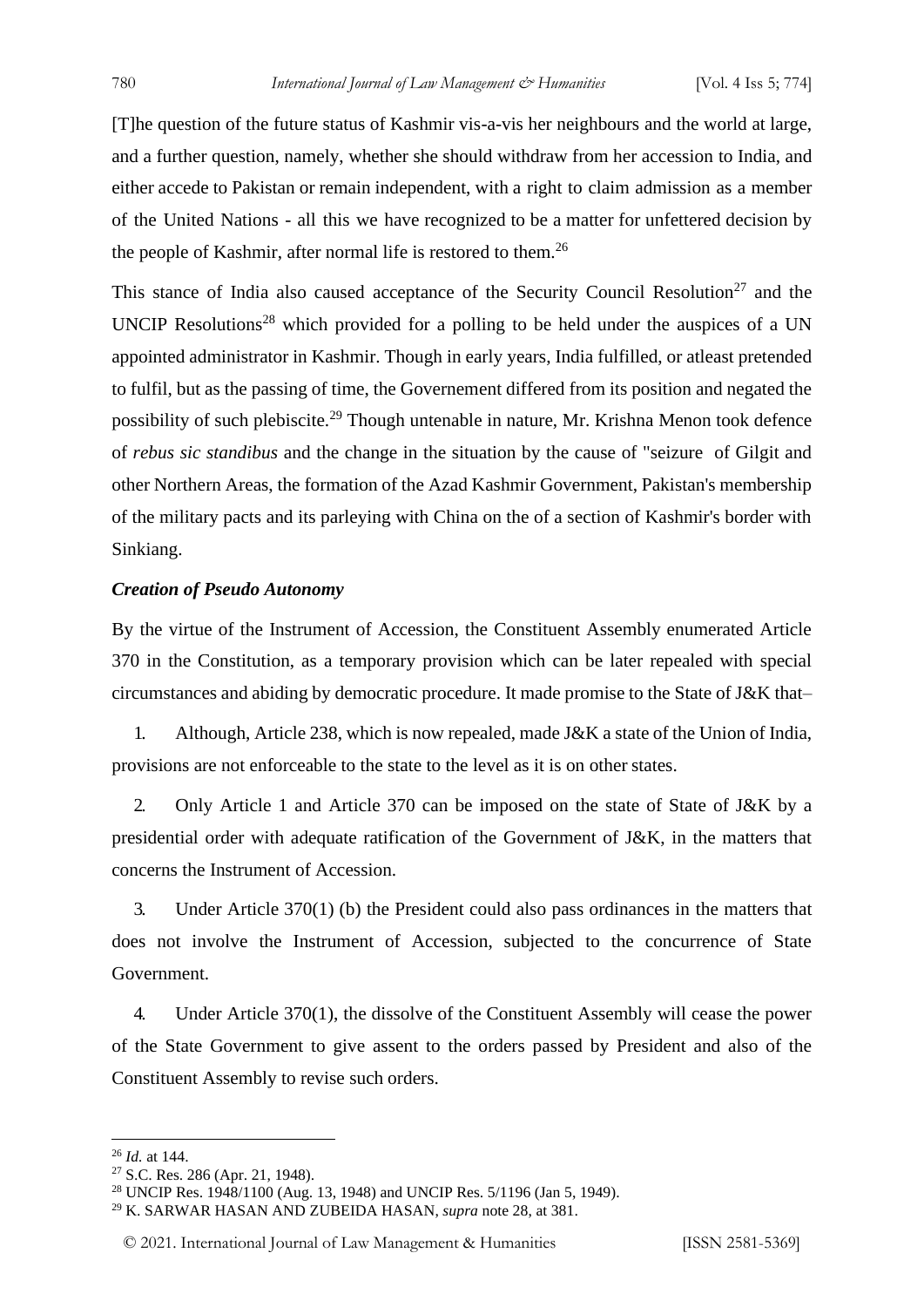5. Article 370(3) authorises the President to make abrogation or amending order, with a mandatory recommendation of the State Constituent Assembly.

6. In the current situation, Article 370 cannot be touched as it necessitates the mandatory recommendation of the State Constituent Assembly, which now stands dissolved.

Despite the promises and guarantees embedded in the Constitution of India, to the people of J&K and the State of J&K, the President passed 42 orders during 1950 to 1986 to amend or revise even the matters that mandatorily needed concurrence from the State Constituent Assembly, which was then dissolved.<sup>30</sup> The Constitution of Jammu and Kashmir faced various crucial difficulties for such presidential orders, such as restricted powers of State Legislature and extended legislative powers of Union, application of financial provisions, provisions regarding All India Services, CBI, emergency provisions, and regulation of the judiciary of the Constitution of India. The Presidential order also put the state at more disadvantageous position than other states.<sup>31</sup> Vide the Presidential order dtd.  $30<sup>th</sup>$  July, of 1986, the application of Article 249 of the Constitution of India was extended on merely the basis of a Rajya Sabha resolution and through obtaining assent from then Governor of the State, instead of taking into account of the opinion of the democratically elected legislature.

#### *Judicial Precedence*

The President's power to pass such order of above mentioned nature is reviewed and interpreted by the apex court three times previously. The first instance was the case of *Prem Nath Koul v. State of Jammu and Kashmir<sup>32</sup>*. The constitutional bench observed that the framers of the Constitution gave great importance to the second clause of Article 370. Ironically, in one later case titled *Sampat Prakash v, State of Jammu and Kashmir<sup>33</sup>*, the Supreme Court gave a contrary opinion, without even referring to the only previous case which was *Prem Nath Koul*. It upheld the President's power to pass such orders even without the concurrence of State's Constituent Assembly. Its observation was mainly focused on a situation where assent is to be given when Constituent Assembly was yet to be framed, but overlooked the main situation which giving the same assent after dissolution of the Constituent Assembly. The judgement allowed the Central Government to extend the applicability of the provisions of the Indian Constitution to the State of J&K. Such interpretation caused erosion of Article 370. Tragically,

<sup>30</sup> Gazala Peer and Javedur Rahman, *An Unpleasant Autonomy: Revisiting the Special Status of Jammu and Kashmir*, ECONOMIC AND POLITICAL WEEKLY, June 9, 2012, at 72, 73.

 $31$  For example, to retain presidential rule in Punjab the Parliament had to amend the Constitution itself four times, but in case of J&K it was imposed and is being continued solely on the basis of the executive orders.

<sup>32</sup> AIR 1959 SC 749 (India).

<sup>33</sup> AIR 1970 SC 111 (India).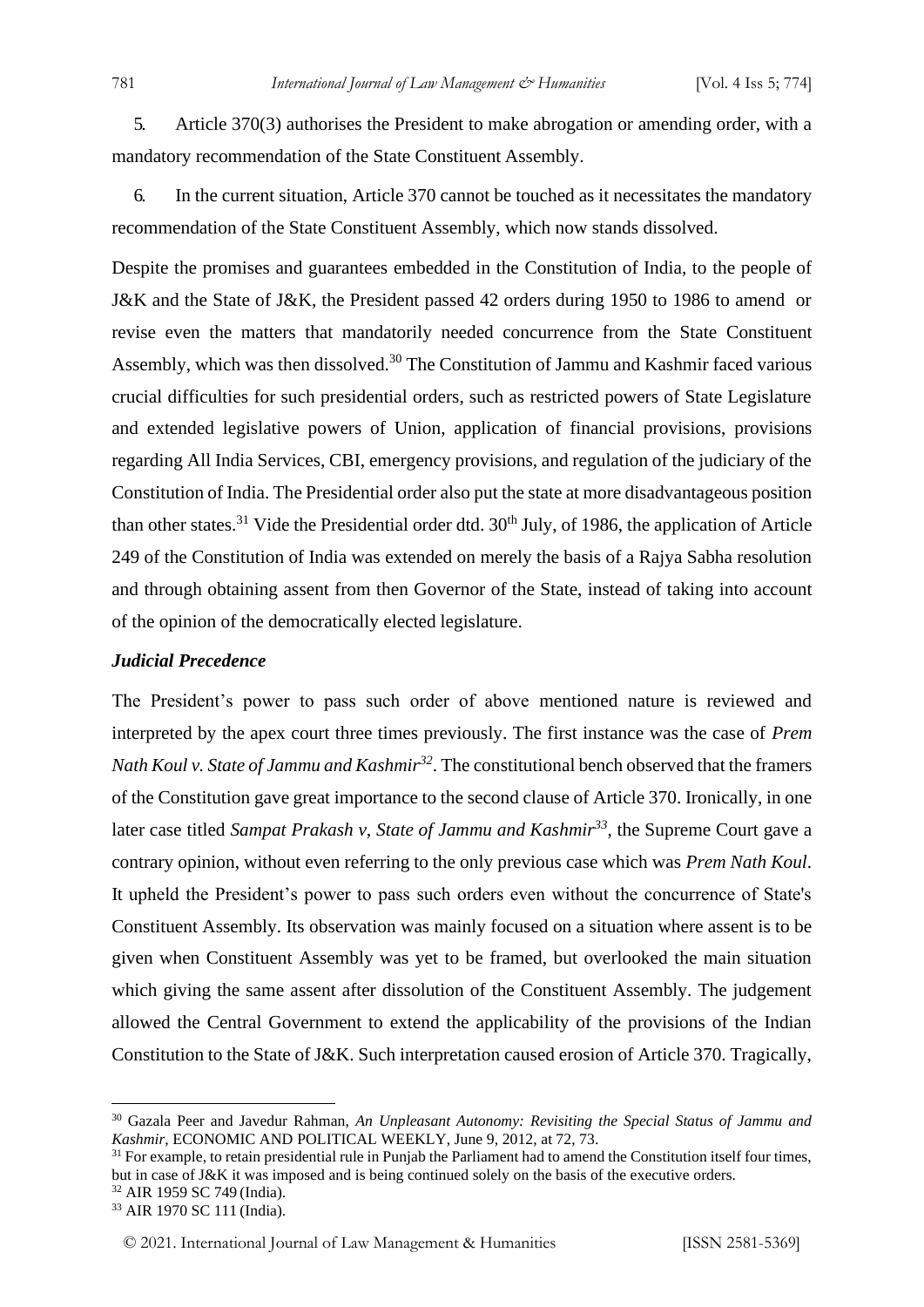while deciding as to who the Government is while giving concurrence under Article 370, the Hon'ble Supreme Court again overlooked the ratio of *Prem Nath Koul* and held that "Saddr-e-Riyasat" was the same as the appointed governor.<sup>34</sup>

#### *The Constitution (Application to Jammu and Kashmir) Order, 2019: Final Nail in the Coffin*

After all the years of consistent encroachment and violation of the previously made promise, in 2019 the Central Government took the bold and shameless step of completely abrogating the Article 370 and thus, demolishing the special status of Kashmir. On 5<sup>th</sup> August of 2019, The Constitution (Application to Jammu And Kashmir) Order,  $2019^{35}$  came into force – adding a fourth clause in Article 367 for the purpose of interpretation, which is:

*(4) For the purposes of this Constitution as it applies in relation to the State of Jammu and Kashmir—*

*(a) references to this Constitution or to the provisions thereof shall be construed as references to the Constitution or the provisions thereof as applied in relation to the said State; (b) references to the person for the time being recognized by the President on the recommendation of the Legislative Assembly of the State as the Sadar-i- Riyasat of Jammu and Kashmir, acting on the advice of the Council of Ministers of the State for the time being in office, shall be construed as references to the Governor of Jammu and Kashmir;*

*(c) references to the Government of the said State shall be construed as including references to the Governor of Jammu and Kashmir acting on the advice of his Council of Ministers; and*

*(d) in proviso to clause (3) of article 370 of this Constitution, the expression "Constituent Assembly of the State referred to in clause (2)" shall read "Legislative Assembly of the State"*

References in the sub-clause (b) of the newly added clause 4, in nothing but the legislative reflection of the judgement of *Mohammed Maqbool Damnoo* case therefore, obviously is undesirable and ambiguous in nature due overlooking the law laid down in *Prem Nath Koul*  case. Such ignorance is, at no reason, a bliss as the latter was the only case that dealt with the matter in hand, unlike other precedents where countless precedents putting the same things exists – making the discussion of all of them an unnecessary burden.

The most ambiguous and frivolous part of the whole ordinance is the last sub-claue that declares that the meaning of Constituent Assembly of the State referred to in clause (2) is same

<sup>34</sup> Mohammed Maqbool Damnoo v. State of Jammu and Kashmir, AIR 1972 SC 9 (India).

<sup>&</sup>lt;sup>35</sup> The Constitution (Application to Jammu And Kashmir) Order, 2019, Gazette of India, pt. II sec. 3 (Aug. 5,, 2019).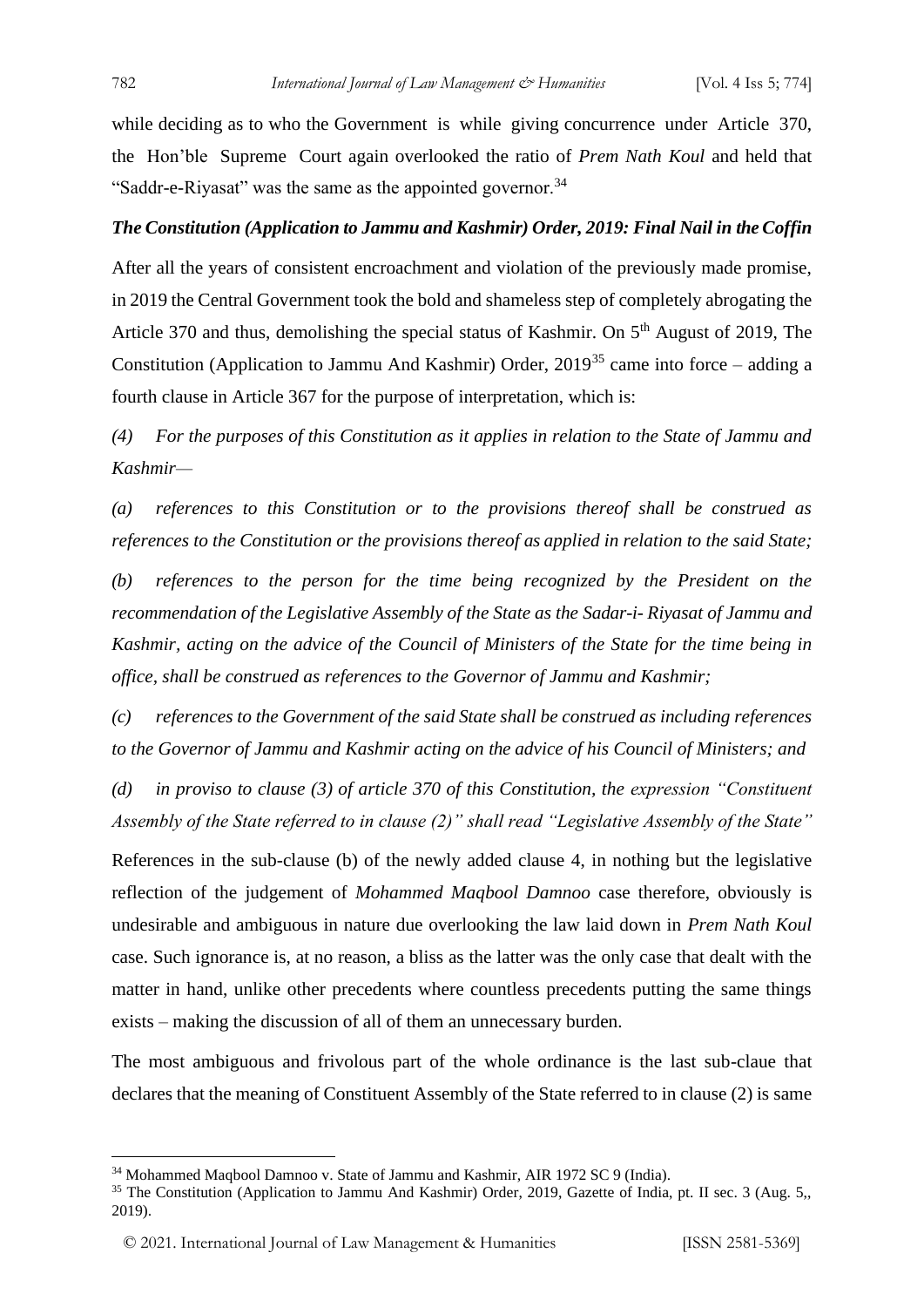as the Legislative Assembly of the State. This declaration lacks both scholarly and rational backing up. There exists no such jurisprudence or precedence that interprets the State Legislative Assembly in a same manner as the Constituent Assembly, unless is otherwise provided in the enactment itself. This is so done to do away with Article 370 indirectly, as it was impossible to do directly. The colourable and malicious process was –

1. Giving the power of Constituent Assembly to the State Legislature.

2. As there was Presidential rule, the powers of the State Legislature to make laws was under the realm of the Parliament, which can be conferred on President, and the Parliament can also authorise the President to delegate the same as per the latter satisfaction, which is, conventionally, the Governor of the concerned state.<sup>36</sup>

3. Under such give circumstances, the power to give concurrence was given to the Governor as being the State Government, and thus the Presidential order had assent of the State Government, that is the Governor only.

#### *Analysis of the Abrogation*

1. The whole Presidential order was a piece of colourable legislation. As it is discussed above, the power of the Constituent Assembly is dissolved with the dissolution of the State's Constituent Assembly, which is after the enactment of the Constitution of J&K. Therefore, it is prominent that the existence of Article 370 could not have been diminished directly, therefore, legally it is unconstitutional to deny it indirectly by using loopholes, or rather ambit of broad interpretations, in the Constitutional Provisions.<sup>37</sup>

2. It is also to be kept in mind that in the delegation of power in accordance with Article 357 (1) of the Constitution of India, is of such a nature that the power of the parliament (or President or its delegate, as the case may be) is same as the State Legislative Assembly, which it also has to follow the restrictions as well. The second proviso of Section 147 of the Constitution of Jammu & Kashmir puts absolute restriction on passing any bill or amendment that seeks change in ". . . the provision of the constitution of India as applicable in relation to the State"<sup>38</sup>.

The preamble of the J&K Constitution starts with the same word as that of the Constitution of India, that "We, the people of the State of Jammu and Kashmir . . . and to secure to ourselves .

<sup>36</sup> INDIA CONST. art. 357, cl. 1.

<sup>37</sup> K.C. Gajapati Narayan Deo v. State of Orissa, AIR 1953 SC 375 (India).

<sup>38</sup> J&K CONST. § 147.